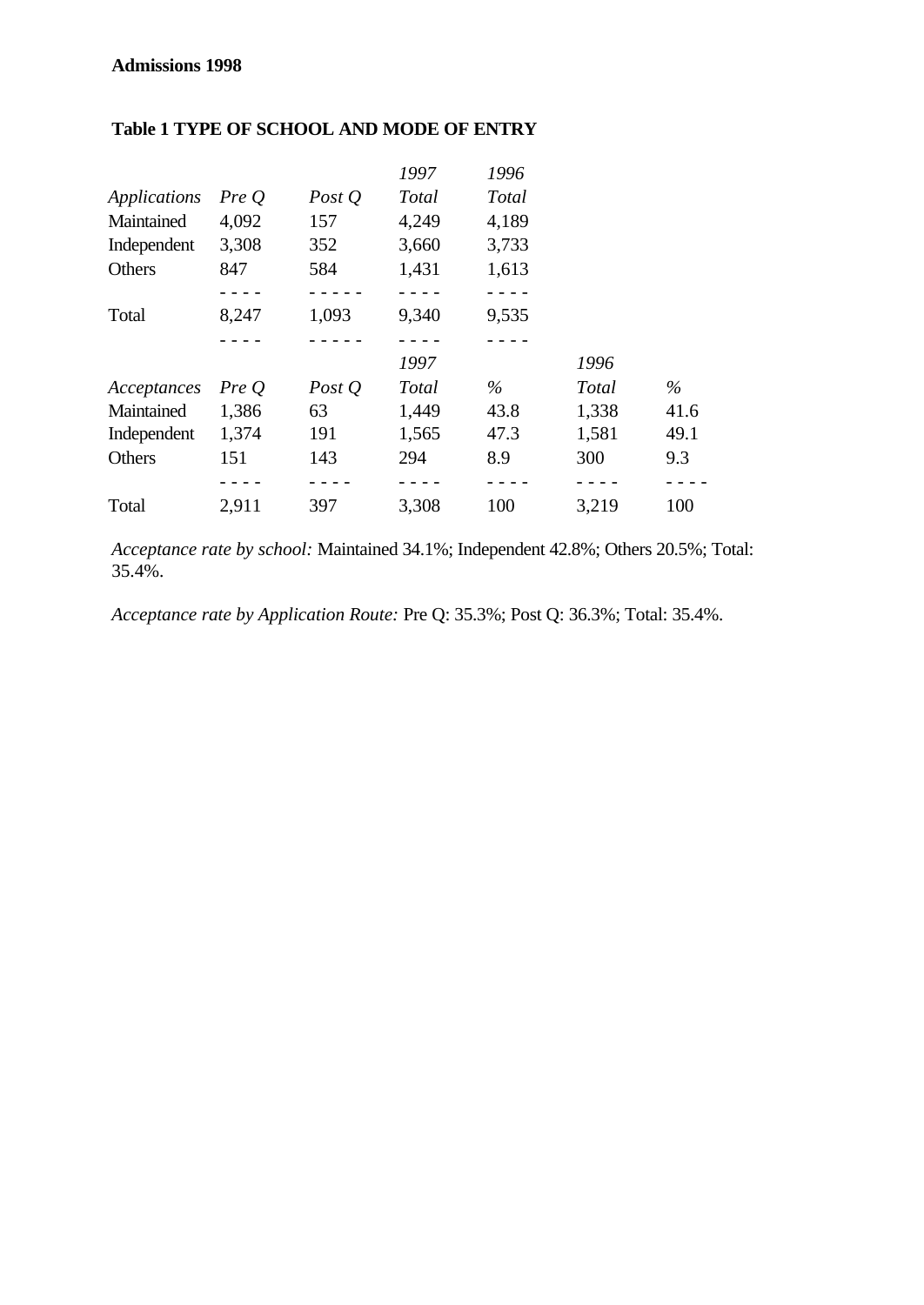# **Table 2 NUMBER AND PERCENTAGE OF APPLICATIONS AND ACCEPTANCES OF CANDIDATES BY REGION OF DOMICILE**

|                                 |       | <b>Applications</b> |       | Acceptances |         | Total No. of<br>Candidates accepted |
|---------------------------------|-------|---------------------|-------|-------------|---------|-------------------------------------|
| Region of School                | No.   | $\%$                | No.   | $\%$        | No.     | through UCAS 1997<br>$\%$           |
| North                           | 192   | 2.1                 | 64    | 1.9         | 11,820  | 3.8                                 |
| North West                      | 854   | 9.1                 | 355   | 10.7        | 28,758  | 9.3                                 |
| <b>Yorkshire and Humberside</b> | 378   | 4.0                 | 155   | 4.7         | 20,746  | 6.7                                 |
| <b>East Midlands</b>            | 326   | 3.5                 | 121   | 3.7         | 17,666  | 5.7                                 |
| <b>West Midlands</b>            | 534   | 5.7                 | 192   | 5.8         | 23,095  | 7.5                                 |
| East Anglia                     | 297   | 3.2                 | 133   | 4.0         | 9,096   | 3.0                                 |
| Greater London                  | 1,438 | 15.4                | 558   | 16.9        | 40,513  | 13.1                                |
| South East                      | 2,085 | 22.3                | 831   | 25.1        | 54,492  | 17.7                                |
| South West                      | 1,059 | 11.3                | 386   | 11.7        | 23,112  | 7.5                                 |
| Wales                           | 379   | 4.1                 | 134   | 4.1         | 13,111  | 4.3                                 |
| Scotland                        | 208   | 2.2                 | 64    | 1.9         | 24,136  | 7.8                                 |
| Northern Ireland                | 126   | 1.4                 | 46    | 1.4         | 9,846   | 3.2                                 |
| Overseas                        | 1,464 | 15.7                | 269   | 8.1         | 31,845  | 10.3                                |
|                                 |       |                     |       |             |         |                                     |
| Total                           | 9,340 | 100                 | 3,308 | 100         | 308,236 | 100                                 |
|                                 |       |                     |       |             |         |                                     |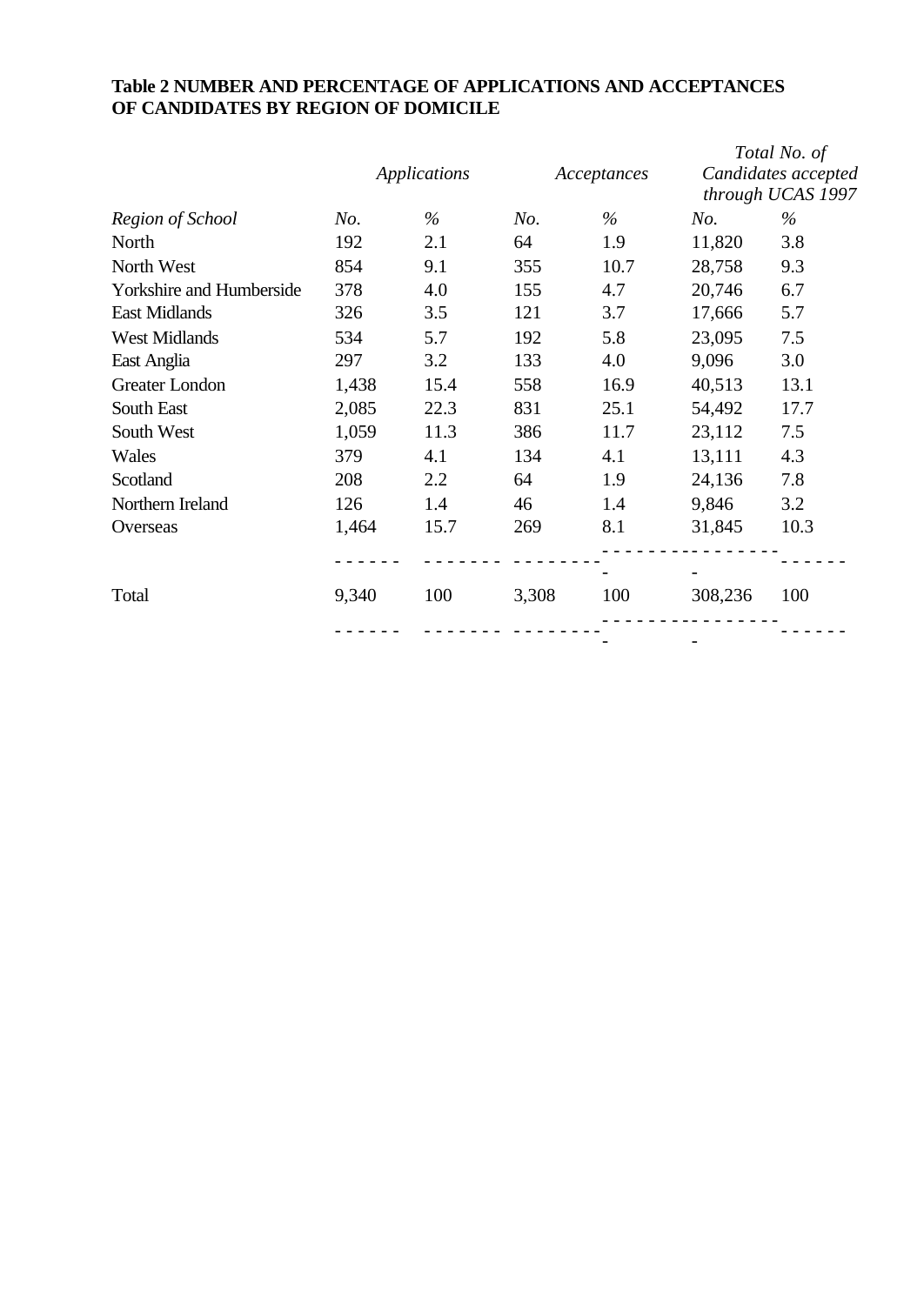## **Table 3 A-LEVEL SCORES OF POST Q ACCEPTANCES AND SCORES REQUIRED BY PRE Q CANDIDATES HOLDING OFFERS FOR 1998 ENTRY**

| <b>UCAS</b> Score   | Scores of Post Q<br>Acceptances | Scores required by Pre<br>Q Candidates holding<br>offers |
|---------------------|---------------------------------|----------------------------------------------------------|
| 30 and over         | 230                             | 654                                                      |
| 28                  | 50                              | 2,227                                                    |
| 26                  | 17                              | 67                                                       |
| 24                  | 5                               | 18                                                       |
| 22                  | $\mathbf{2}$                    | 5                                                        |
| 20                  | 3                               |                                                          |
| 18                  |                                 |                                                          |
| 16                  | $\mathbf{1}$                    |                                                          |
| 14                  |                                 |                                                          |
| 12                  |                                 |                                                          |
| 10                  |                                 |                                                          |
| Below 10            |                                 |                                                          |
|                     |                                 |                                                          |
| Total               | 308                             | 2,971                                                    |
| 2(EE)               |                                 | 16                                                       |
|                     |                                 |                                                          |
|                     |                                 | 2,987                                                    |
| Two As              | 13                              | 90                                                       |
| Total               | Post Q 321                      | Pre Q 3,077                                              |
| Other Quals./Offers | 76                              | 249                                                      |
| Total               | 397                             | 3,326                                                    |
|                     |                                 |                                                          |

Amongst the 249 offers classified as `others', there were 69 with the International Baccalaureate, 37 with Scottish CSYS or Highers, 12 with the French Baccalaureate, 11 with the Abitur, 11 with the European Baccalaureate, and 10 with Irish Highers. (The A level scoring system is as follows:

A level grade: A=10, B=8, C=6, D=4, E=2.

AS level grade: A=5, B=4, C=3, D=2, E=1.)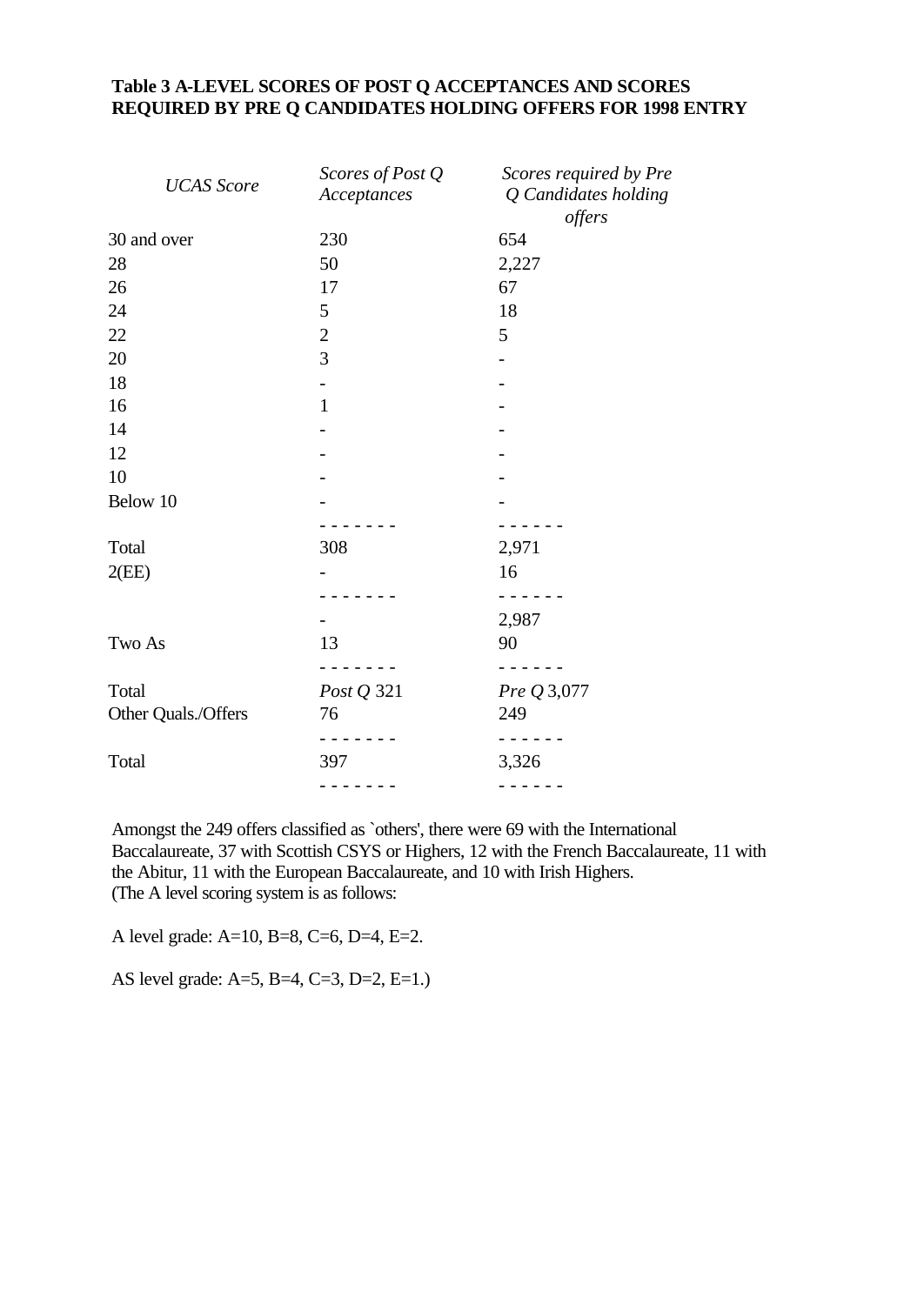#### **Table 3A 1997 ENTRY BY A LEVEL SCORE**

The table below gives the A-level scores achieved by those students who entered Oxford in October 1997.

2,994 of the new entrants held qualifications in three A-level subjects. 303 had completed their A levels before they applied, the remaining 2,691 were offered places before taking A levels in the summer of 1997.

(A level grades: A=10, B=8, C=6, D=4, E=2.)

(AS level grades: A=5, B=4, C=3, D=2, E=1.)

|               | Post $Q$       |                | PreQ           |      | Total 1997 intake |      |
|---------------|----------------|----------------|----------------|------|-------------------|------|
| A level Score | <b>Total</b>   | $\%$           | <b>Total</b>   | $\%$ | <b>Total</b>      | $\%$ |
| 30(AAA)       | 228            | 75.3           | 1,948          | 72.4 | 2,176             | 72.6 |
| 28            | 53             | 17.5           | 537            | 20.0 | 590               | 19.7 |
| 26            | 18             | 5.9            | 164            | 6.1  | 182               | 6.1  |
| 24            | 3              | 1.0            | 25             | 0.9  | 28                | 0.9  |
| 22            | $\overline{0}$ | $\overline{0}$ | 14             | 0.5  | 14                | 0.5  |
| 20            | $\overline{0}$ | $\overline{0}$ | $\overline{2}$ | 0.1  | $\overline{2}$    | 0.1  |
| 18            | $1 \}$         |                | $1 \}$         |      | $2 \}$            |      |
| 16            | $0$ }          |                | $0$ }          |      | 0 <sup>1</sup>    |      |
| 14            | $0$ }          | 0.3            | $0$ }          | 0.03 | $0 \}$            | 0.1  |
| 12            | $0$ }          |                | $0$ }          |      | $0$ }             |      |
| Below 12      | $0 \}$         |                | $0 \}$         |      | $0 \}$            |      |
|               |                |                |                |      |                   |      |
|               | 303            | 100            | 2,691          | 100  | 2,994             | 100  |
|               |                |                |                |      |                   |      |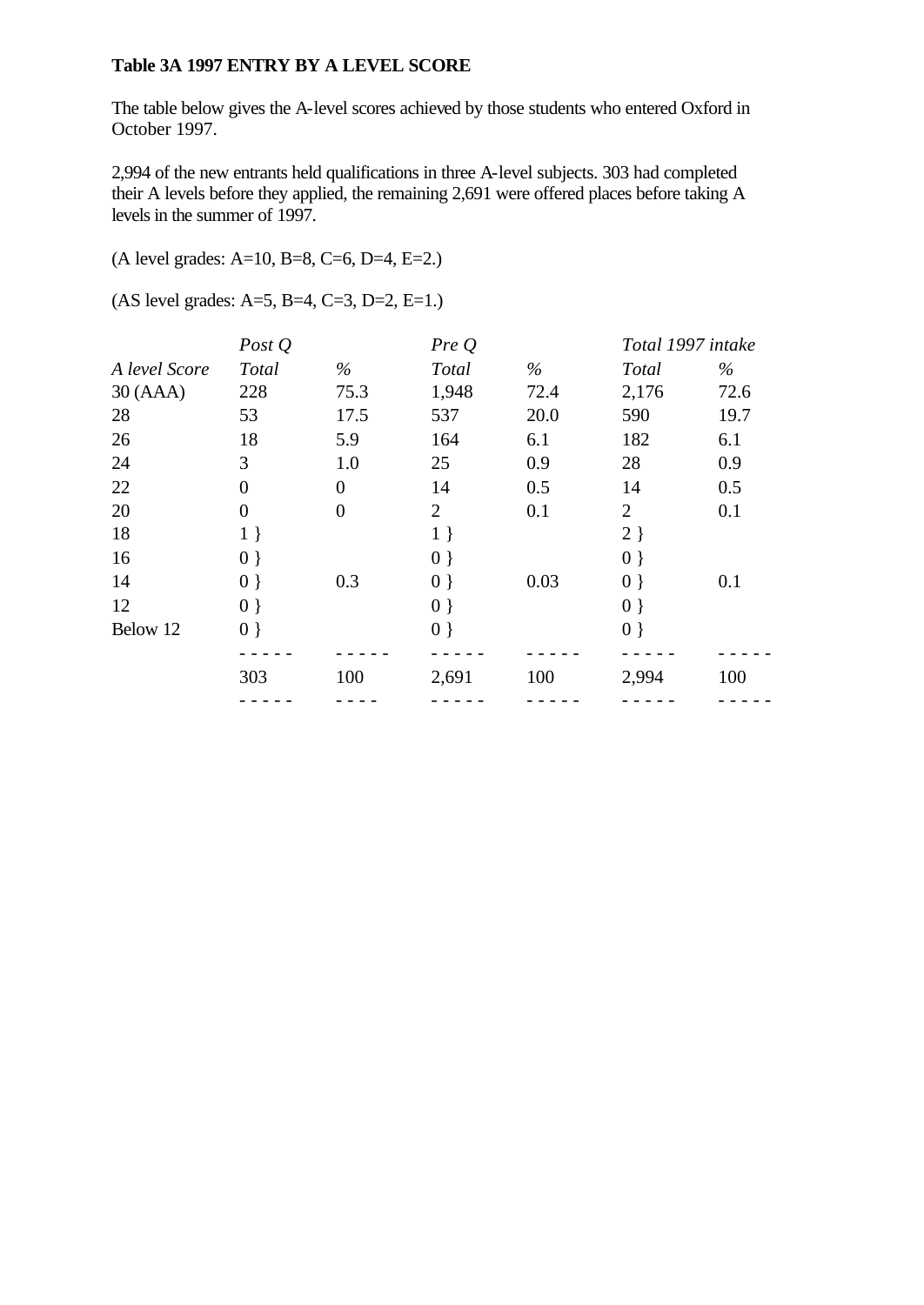### **Table 4 NUMBER AND PERCENTAGE OF ACCEPTANCES BY GCE EXAMINATION BOARD**

|                          | Acceptances |      | Total A Level<br>candidates 1998 |      |
|--------------------------|-------------|------|----------------------------------|------|
| Examination Board No.    |             | $\%$ | No.                              | $\%$ |
| Oxford and<br>Cambridge* | 1,306       | 42.5 | 132,901                          | 22.0 |
| London                   | 886         | 28.8 | 112,653                          | 18.6 |
| Northern                 | 512         | 16.7 | 104,824                          | 17.4 |
| Welsh                    | 78          | 2.5  | 26,510                           | 4.4  |
| Associated               | 253         | 8.3  | 216,323                          | 35.8 |
| Northern Ireland         | 38          | 1.2  | 10,719                           | 1.8  |
|                          |             |      |                                  |      |
| Total                    | 3,073       | 100  | 603,930                          | 100  |
|                          |             |      |                                  |      |
| Scottish                 | 37          |      |                                  |      |
| Others                   | 198         |      |                                  |      |

\*The Oxford and Cambridge (OCB) now incorporates the Cambridge Local Examination Syndicate (UCLES) and the Oxford Delegacy of Local Examinations (UODLE).

In Table 4 one Board is assigned to each candidate. Where candidates have taken A levels with more than one Board, they are assigned the Board with which they took the majority of their subjects; and if candidates took the same number of A levels with each of several Boards, they are assigned to the Board named first on their form.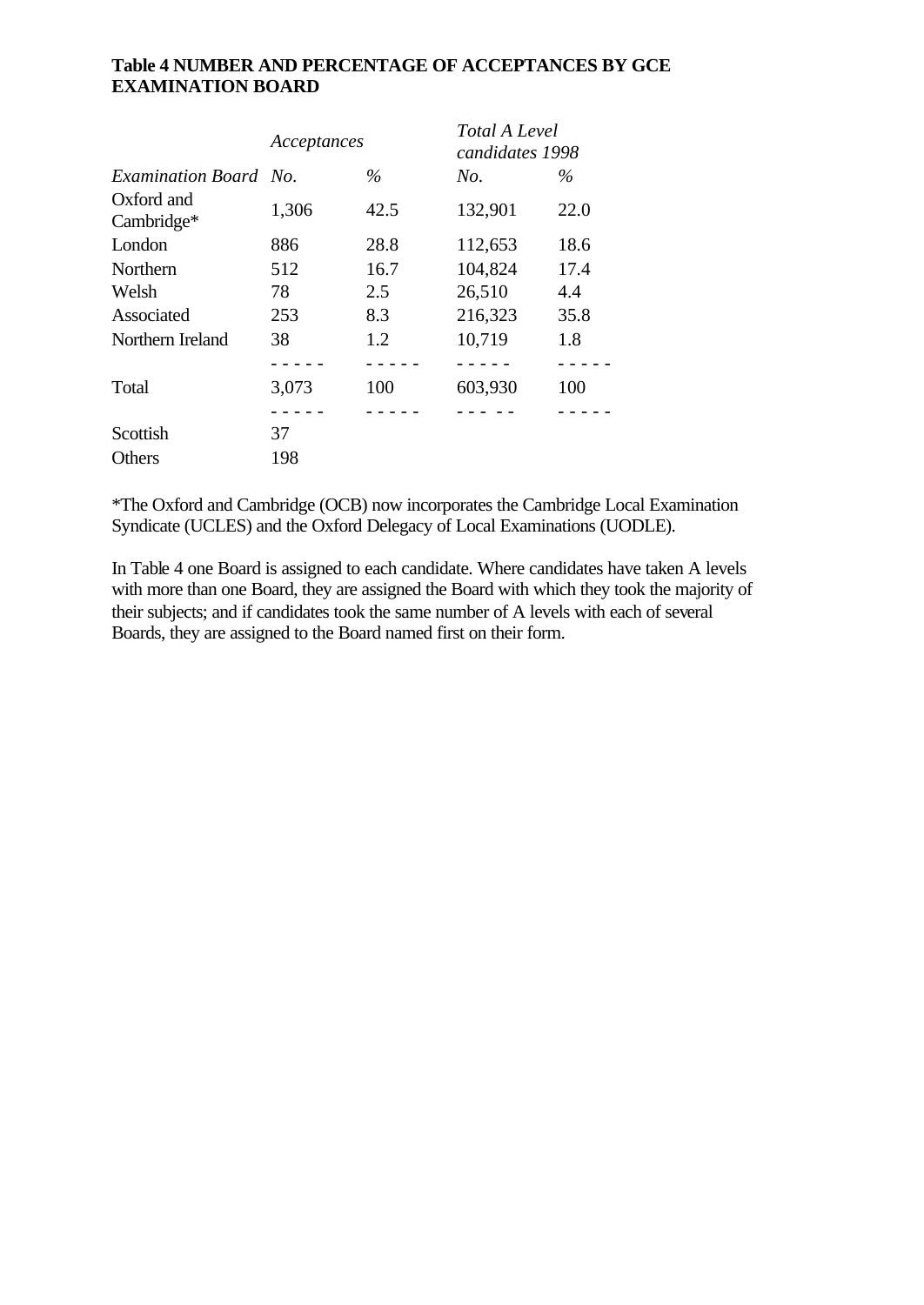# **Table 5 NUMBER OF APPLICATIONS AND ACCEPTANCES BY FACULTY**

|                                         | <b>Applications</b> |                                                               | Acceptances    |                                                                                                                                                                                 | % Acceptances to<br><b>Applications</b> |      |
|-----------------------------------------|---------------------|---------------------------------------------------------------|----------------|---------------------------------------------------------------------------------------------------------------------------------------------------------------------------------|-----------------------------------------|------|
| Arts                                    | 1997                | 1996                                                          | 1997           | 1996                                                                                                                                                                            | 1997                                    | 1996 |
| Ancient and Modern History              | 60                  | 51                                                            | 25             | 13                                                                                                                                                                              | 41.7                                    | 25.5 |
| Archaeology and Anthropology            | 56                  | 64                                                            | 23             | 24                                                                                                                                                                              | 41.1                                    | 37.5 |
| Classics                                | 172                 | 204                                                           | 130            | 136                                                                                                                                                                             | 75.6                                    | 66.7 |
| <b>Classics and English</b>             | 26                  | 24                                                            | 15             | 9                                                                                                                                                                               | 57.7                                    | 37.5 |
| <b>Classics and Modern Languages</b>    | 17                  | 25                                                            | 9              | 10                                                                                                                                                                              | 52.9                                    | 40.0 |
| <b>Economics and Management</b>         | 444                 | 416                                                           | 80             | 69                                                                                                                                                                              | 18.0                                    | 16.6 |
| English                                 | 879                 | 888                                                           | 262            | 252                                                                                                                                                                             | 29.8                                    | 28.4 |
| <b>English and Modern Languages</b>     | 131                 | 119                                                           | 34             | 22                                                                                                                                                                              | 25.9                                    | 18.5 |
| <b>European and Middle Eastern</b>      | $\overline{4}$      | 12                                                            | $\overline{2}$ | 5                                                                                                                                                                               | 50.0                                    | 41.7 |
| Languages                               |                     |                                                               |                |                                                                                                                                                                                 |                                         |      |
| Fine Art                                | 126                 | 156                                                           | 21             | 20                                                                                                                                                                              | 16.7                                    | 12.8 |
| Geography                               | 223                 | 232                                                           | 102            | 101                                                                                                                                                                             | 45.7                                    | 43.5 |
| Law                                     | 838                 | 884                                                           | 239            | 241                                                                                                                                                                             | 28.5                                    | 29.4 |
| Law with Law Studies in Europe          | 247                 | 242                                                           | 24             | 25                                                                                                                                                                              | 9.7                                     | 10.3 |
| Mathematics and Philosophy              | 46                  | 54                                                            | 22             | 24                                                                                                                                                                              | 47.8                                    | 50.0 |
| <b>Modern History</b>                   | 695                 | 680                                                           | 279            | 289                                                                                                                                                                             | 40.1                                    | 42.5 |
| Modern History and Economics            | 56                  | 45                                                            | 10             | 11                                                                                                                                                                              | 17.9                                    | 24.4 |
| Modern History and English              | 68                  | 76                                                            | 15             | 15                                                                                                                                                                              | 22.1                                    | 19.7 |
| Modern History and Modern               | 72                  | 99                                                            | 22             | 37                                                                                                                                                                              | 30.6                                    | 37.4 |
| Languages                               |                     |                                                               |                |                                                                                                                                                                                 |                                         |      |
| <b>Modern Languages</b>                 | 381                 | 412                                                           | 204            | 198                                                                                                                                                                             | 53.5                                    | 48.1 |
| Music                                   | 77                  | 94                                                            | 52             | 54                                                                                                                                                                              | 67.5                                    | 57.4 |
| <b>Oriental Studies</b>                 | 89                  | 110                                                           | 44             | 37                                                                                                                                                                              | 49.4                                    | 33.6 |
| Philosophy and Modern Languages         | 60                  | 46                                                            | 24             | 17                                                                                                                                                                              | 40.0                                    | 37.0 |
| Philosophy and Theology                 | 56                  | 37                                                            | 22             | 12                                                                                                                                                                              | 39.3                                    | 32.4 |
| Physics and Philosophy                  | 41                  | 53                                                            | 15             | 12                                                                                                                                                                              | 36.6                                    | 22.6 |
| <b>PPE</b>                              | 990                 | 986                                                           | 295            | 278                                                                                                                                                                             | 29.8                                    | 28.2 |
| Theology                                | 70                  | 76                                                            | 43             | 56                                                                                                                                                                              | 61.4                                    | 73.7 |
|                                         |                     |                                                               | $\frac{1}{2}$  | $\frac{1}{2} \left( \frac{1}{2} \right) \left( \frac{1}{2} \right) \left( \frac{1}{2} \right) \left( \frac{1}{2} \right) \left( \frac{1}{2} \right) \left( \frac{1}{2} \right)$ | $- - - - - -$                           |      |
| <b>Total Arts</b>                       |                     | 5,924 6,085 2,013 1,967 34.0<br><u> - - - - - - - - - - -</u> | $ -$           | $\frac{1}{2} \left( \frac{1}{2} \right) \left( \frac{1}{2} \right) \left( \frac{1}{2} \right) \left( \frac{1}{2} \right) \left( \frac{1}{2} \right)$                            |                                         | 32.3 |
| <b>Sciences</b>                         |                     |                                                               |                |                                                                                                                                                                                 |                                         |      |
| Biochemistry                            | 161                 | 180                                                           | 83             | 89                                                                                                                                                                              | 51.6                                    | 49.4 |
| <b>Biological Sciences</b>              | 237                 | 237                                                           | 109            | 99                                                                                                                                                                              | 46.0                                    | 41.8 |
| Chemistry                               | 315                 | 264                                                           | 183            | 194                                                                                                                                                                             | 58.1                                    | 73.5 |
| Computation                             | 64                  | 95                                                            | 16             | 18                                                                                                                                                                              | 25.0                                    | 18.9 |
| Earth Sciences (Geology)                | 56                  | 46                                                            | 33             | 30                                                                                                                                                                              | 58.9                                    | 65.2 |
| <b>Enginering Science</b>               | 327                 | 325                                                           | 135            | 112                                                                                                                                                                             | 41.3                                    | 34.5 |
| <b>Engineering and Computer Science</b> | 58                  | 58                                                            | 19             | 12                                                                                                                                                                              | 32.8                                    | 20.7 |
| Engineering, Economics and              |                     |                                                               |                |                                                                                                                                                                                 |                                         |      |
| Management                              | 77                  | 83                                                            | 22             | 28                                                                                                                                                                              | 28.6                                    | 33.7 |
| <b>Engineering and Materials</b>        | 9                   | 21                                                            | 5              | 9                                                                                                                                                                               | 55.6                                    | 42.1 |
| <b>Experimental Psychology</b>          | 155                 | 162                                                           | 38             | 44                                                                                                                                                                              | 24.5                                    | 27.2 |
| <b>Human Sciences</b>                   | 91                  | 98                                                            | 46             | 44                                                                                                                                                                              | 50.5                                    | 44.9 |
| Mathematics                             | 423                 | 446                                                           | 185            | 183                                                                                                                                                                             | 43.7                                    | 41.0 |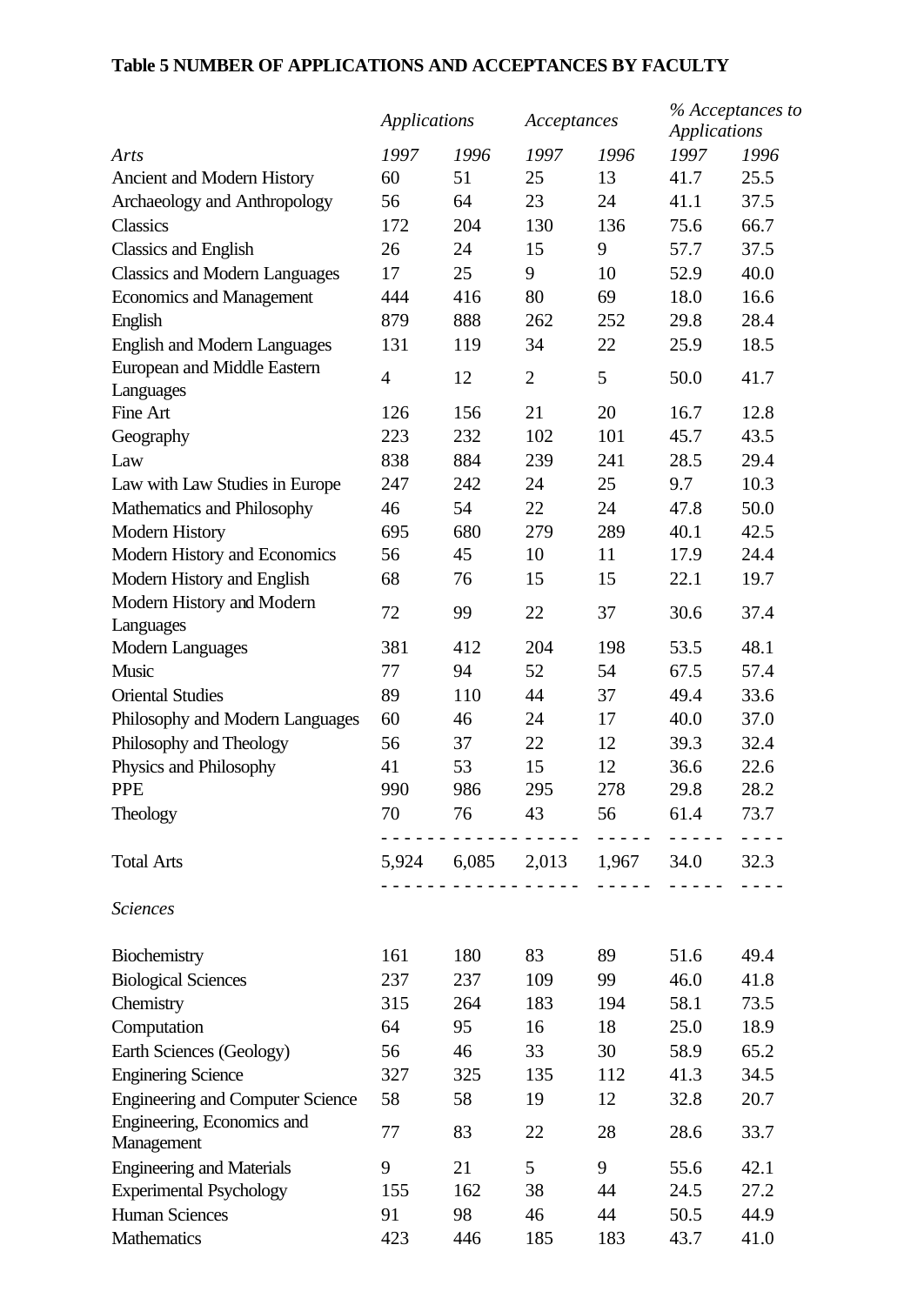| Mathematics and Computation   | 77    | 79    | 36    | 41    | 46.8 | 51.9 |
|-------------------------------|-------|-------|-------|-------|------|------|
| Medicine                      | 654   | 633   | 109   | 102   | 16.7 | 16.1 |
| Metallurgy and MEM            | 38    | 39    | 23    | 23    | 60.5 | 59.0 |
| Physics                       | 438   | 445   | 184   | 173   | 42.0 | 39.0 |
| <b>Physiological Sciences</b> | 44    | 34    | 21    | 12    | 47.7 | 35.3 |
| <b>PPP</b>                    | 192   | 205   | 48    | 39    | 25.0 | 19.0 |
|                               |       |       |       |       |      |      |
| <b>Total Sciences</b>         | 3,416 | 3,450 | 1,295 | 1,252 | 37.9 | 36.3 |
|                               |       |       |       |       |      |      |
| <b>TOTAL</b>                  | 9,340 | 9,535 | 3,308 | 3,219 | 35.4 | 33.8 |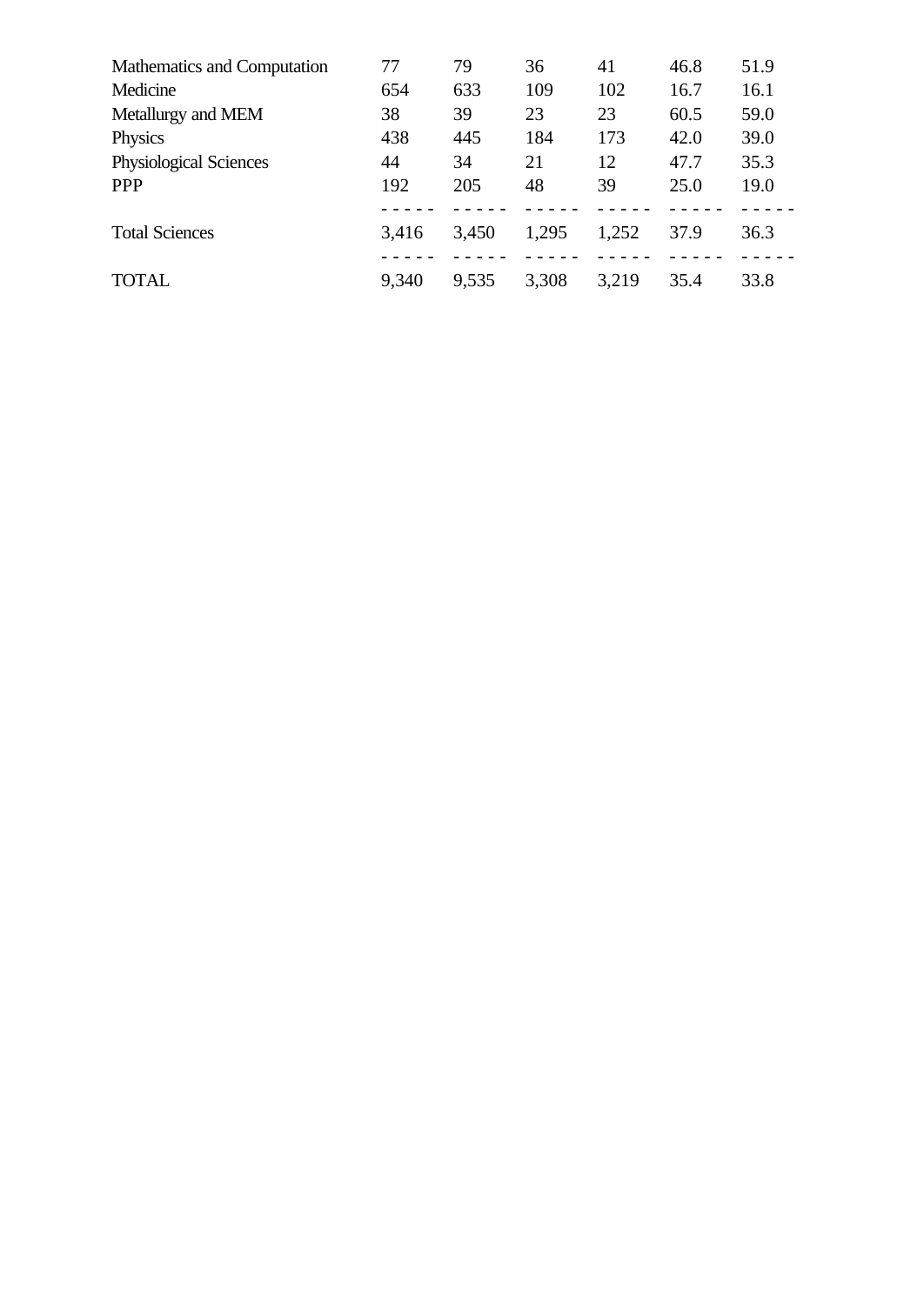#### **Table 6 ACCEPTANCES BY COLLEGE CHOICE**

|               | PreQ  |        | Post $Q$ |        | <b>Total</b> |        |
|---------------|-------|--------|----------|--------|--------------|--------|
| Accepted by   | Male  | Female | Male     | Female | Male         | Female |
| First choice  | 1,319 | 1,116  | 194      | 124    | 1,513        | 1,240  |
| Second choice | 88    | 82     | 13       | 17     | 101          | 99     |
| Third choice  | 26    | 30     | 4        | 2      | 30           | 32     |
| Other         | 141   | 109    | 27       | 16     | 168          | 125    |
|               |       |        |          |        |              |        |
|               | 1,574 | 1,337  | 238      | 159    | 1,812        | 1,496  |
|               |       |        |          |        |              |        |
| Total         | 2,911 |        | 397      |        | 3,308        |        |
|               |       |        |          |        |              |        |

Candidates are given the opportunity of applying to Oxford without having to name a college of preference. A total of 854candidates submitted open applications. The missing college of preference was allocated by the Admissions Office computer which took into account the application patterns produced by the candidates who had named a college. 101 of the 854 who submitted open applications gained places, which is an acceptance rate of 11.8 per cent. All colleges were allocated some open application candidates; eight were allocated fewer than 10, six were allocated between 10 and 20, ten were allocated between 21 and 50, and three were allocated between 50 and 100. One college received 140 allocated candidates.